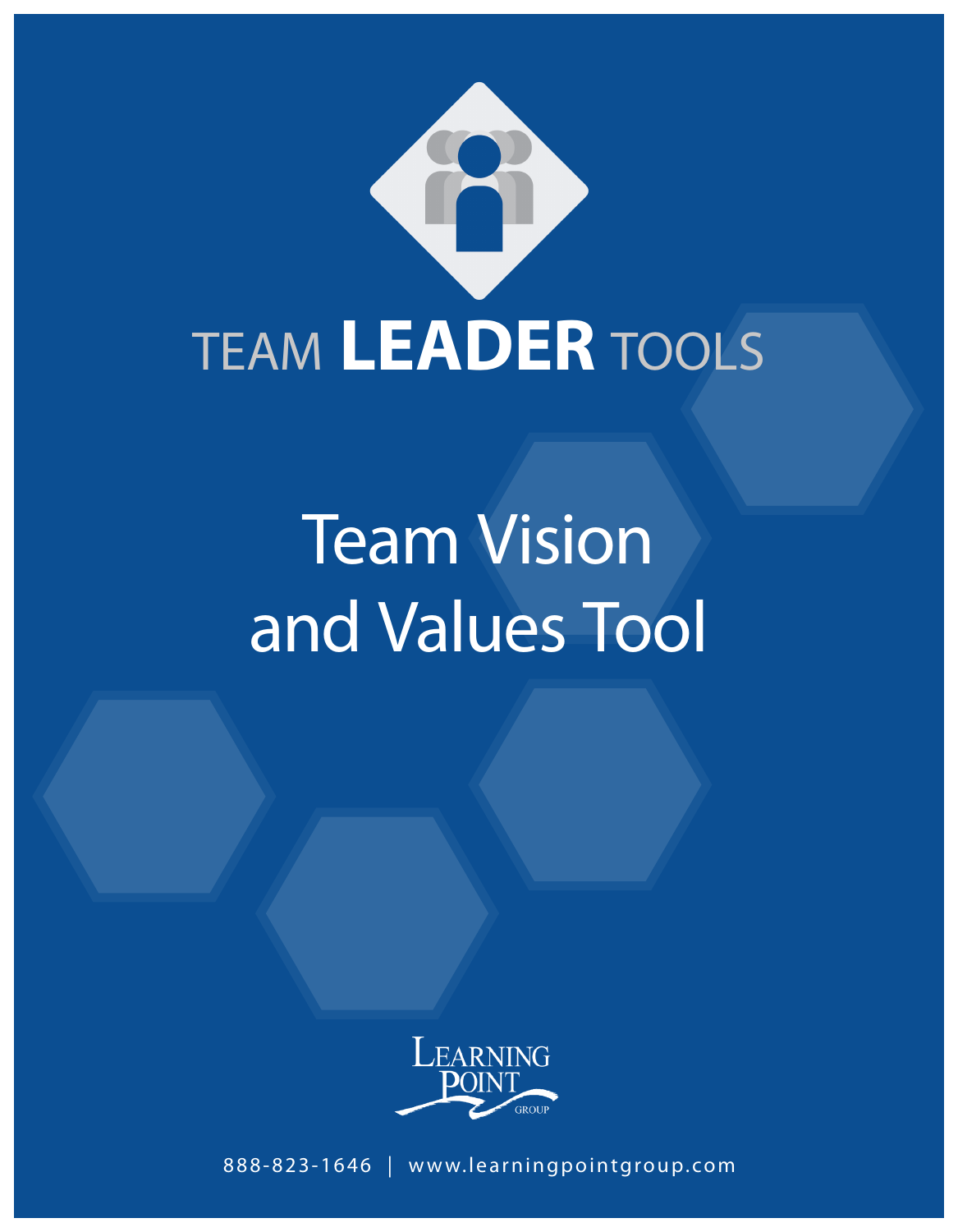# **Team Vision and Values Tool Overview**

# **What and Why**

Team vision and values create the heart and soul of the team. They are not just words. Team vision provides a compelling picture of what success will look like. Team values shape the character and conduct of the team.

# **How**

The following key actions can help you discuss, define, and live by the team's vision and values.

- 1. Prepare as a team to hold a rich and informed discussion on team vision and values.
- 2. Use the Team Vision and Values Creation Worksheet to discuss and create a team vision and set of team values.
- 3. Lead your team in applying the team's vision and values on a daily basis.
- 4. Use the Team Vision and Values Alignment Worksheet to review and discuss how well your team is aligned it's vision and values.
- 5. Help your team revisit its vision and values on a periodic basis.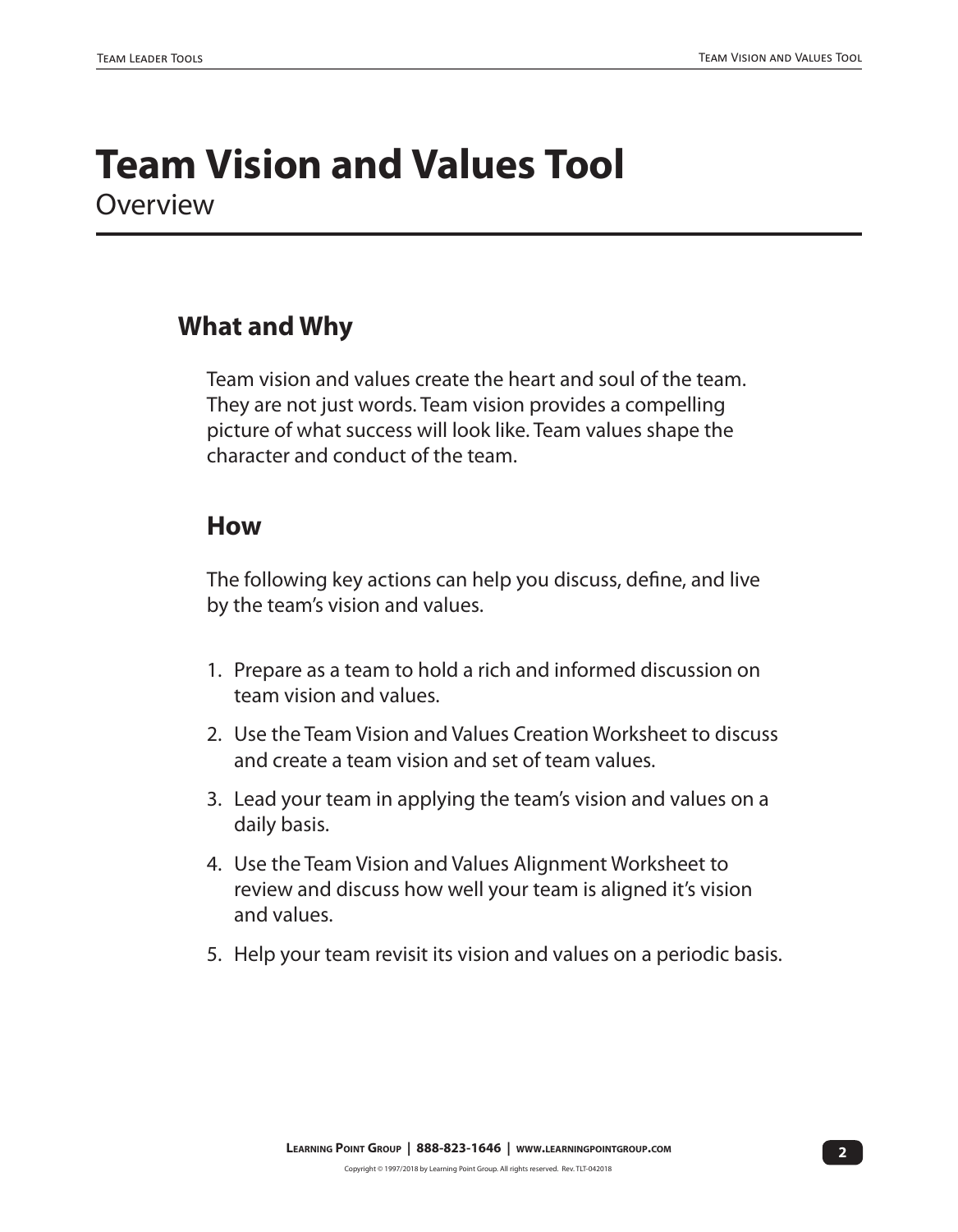

# **Team Vision and Values Worksheet**

**Team vision and values are not just words. They define us, unite us, focus us and inspire us. They are what we stand for and strive for.**

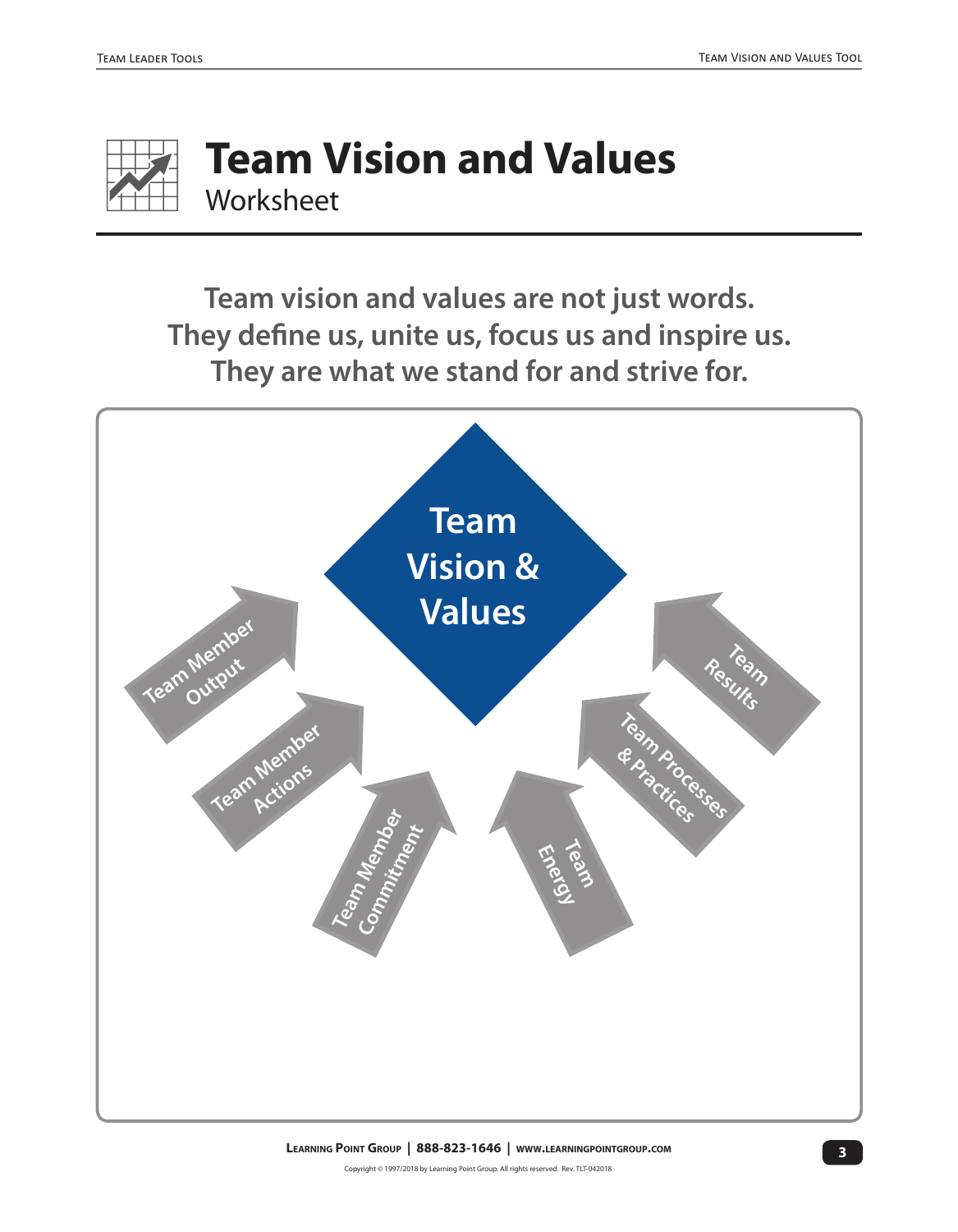

# **Team Vision and Values Definition**

#### 1. **PREPARE for the TEAM DISCUSSION on VISION and VALUES**

Prepare in advance for a team discussion on vision and values. Set a time and a place to hold a team discussion. Each team member should receive a copy of Team Vision and Values Tool so that they can prepare their thoughts prior to the team discussion.

**TEAM VISION** is a shared understanding and belief of what team success will look like and feel like. "We see success the same."

**TEAM VALUES** are brief statements that describe what is most important to the team, what the team stands for, and what will govern team priorities, decisions, and actions.

#### **2. HOLD a TEAM DISCUSSION on CREATING VISION and CLARIFYING VALUES**

Your team vision and values should be much more than words on paper. Your team vision and values should focus and inspire your team. The vision and values should be shared by all team members. They should flow through the veins of each team member and guide team actions.

Discuss as a team your "FUTURE STATE." As a team, write a paragraph that describes what "success" will look like as a result of achieving your vision and living by your values. Discuss as a team how it will feel to actually achieve the desired state. You may wish to draw an actual picture or diagram of the "future state."

Discuss WHY the vision and values are so essential. Who wins if your team achieves the vision and lives by the values. Why should there be such a passion for it? What value will come from it and who will receive that value? As a team, write a paragraph that describes the WHY.

#### **3. HOLD a TEAM DISCUSSION on LIVING to VISION and VALUES**

Discuss how your team can best apply the vision in its daily operations. Given the vision and values, what should the team and its members START doing, STOP doing, or CONTINUE doing? Discuss how the team can best remember and live by team values. How will you stay in alignment with your team vision and values? How will you use the vision and values to stay in alignment with key stakeholders and with the organization? How will the vision and values help you set team goals and define team roles?

#### **4. REVISIT YOUR VISION and VALUES**

Set time aside on a regular basis to review, revise, and refine your vision and values. Keep it relevant. Revise it as necessary. Renew your team's commitment to the vision and values.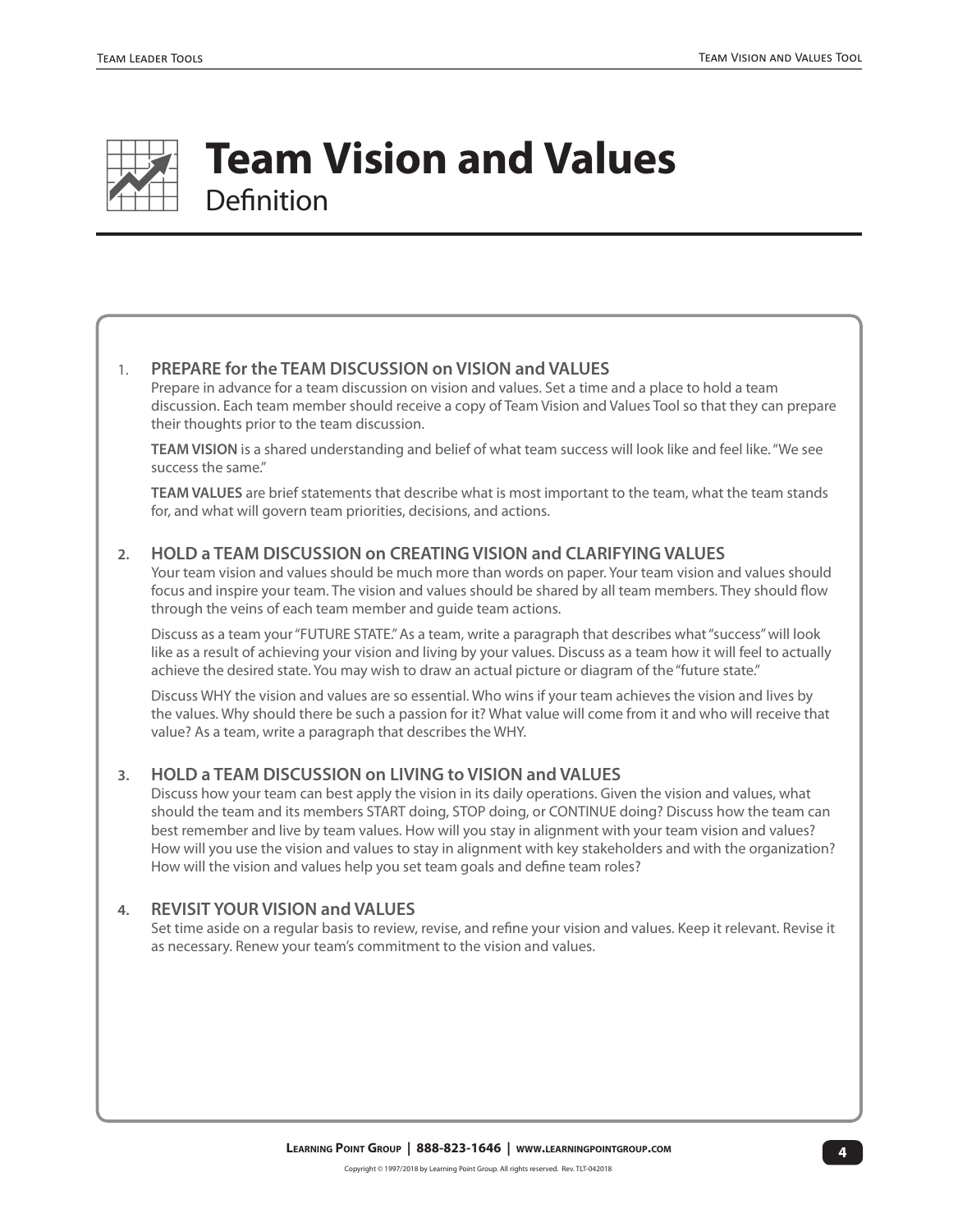

## **VISION and VALUES CREATION DISCUSSION**

Use this worksheet as a template for holding a team discussion on the vision and values that you will share as a team. What does success look like? What do we stand for? What will mean to us to achieve our vision and live by our values?

## **TEAM DISCUSSION**

Here are a few questions to consider when creating team vision and values.

- What one-line phrase would best capture the essence of our team, its purpose as well as our vision of what success should look like?
- WHY is our team essential? What value do we see ourselves providing and to whom?
- What is it the we have the most passion for?
- What will it look like and feel like to achieve our vision - to arrive at the desired future state?
- How will we measure success?
- What values are most important to us and why?
- How do our values factor into our success?
- What will be our work results?
- What will our customers and stakeholders be saying about us?
- How will we compare to our competition?
- What do we need to do to capture, document, and refine the most important parts of our vision and values discussion?

#### **TEAM NOTES**

**5 Learning Point Group | 888-823-1646 | www.learningpointgroup.com**

Copyright © 1997/2018 by Learning Point Group. All rights reserved. Rev. TLT-042018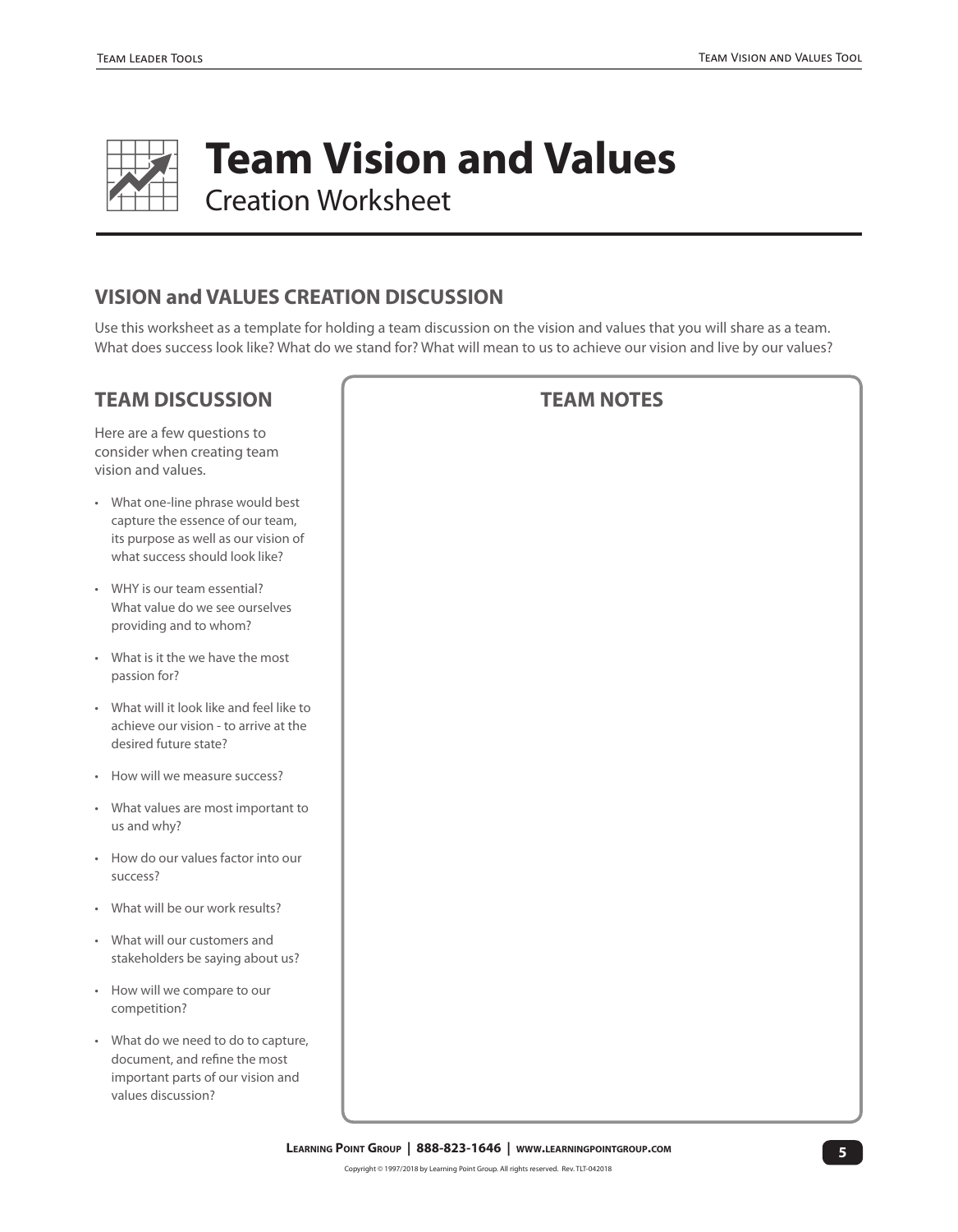

**Team Vision and Values** 

Alignment Worksheet

## **VISION and VALUES ALIGNMENT DISCUSSION**

Once you have had a team discussion on vision and values, use this worksheet as a template for holding a team discussion on how to keep your team aligned with your team's vision and values on a daily basis?

## **TEAM DISCUSSION**

Here are a few questions to consider when discussing your team's alignment to vision and values.

- How can we best publish and remember our vision and values. How can we use them to guide our team on a daily basis?
- How can we use our vision and values to stay in tune with our key stakeholders?
- How can we use our vision and values to stay in alignment with the organization?
- How can we use our vision and values to set team goals and review team progress?
- How can we use our vision and values to clarify team roles?
- How often should we revisit our team vision and values so that they continues to influence and guide our success as a team?

## **TEAM NOTES**